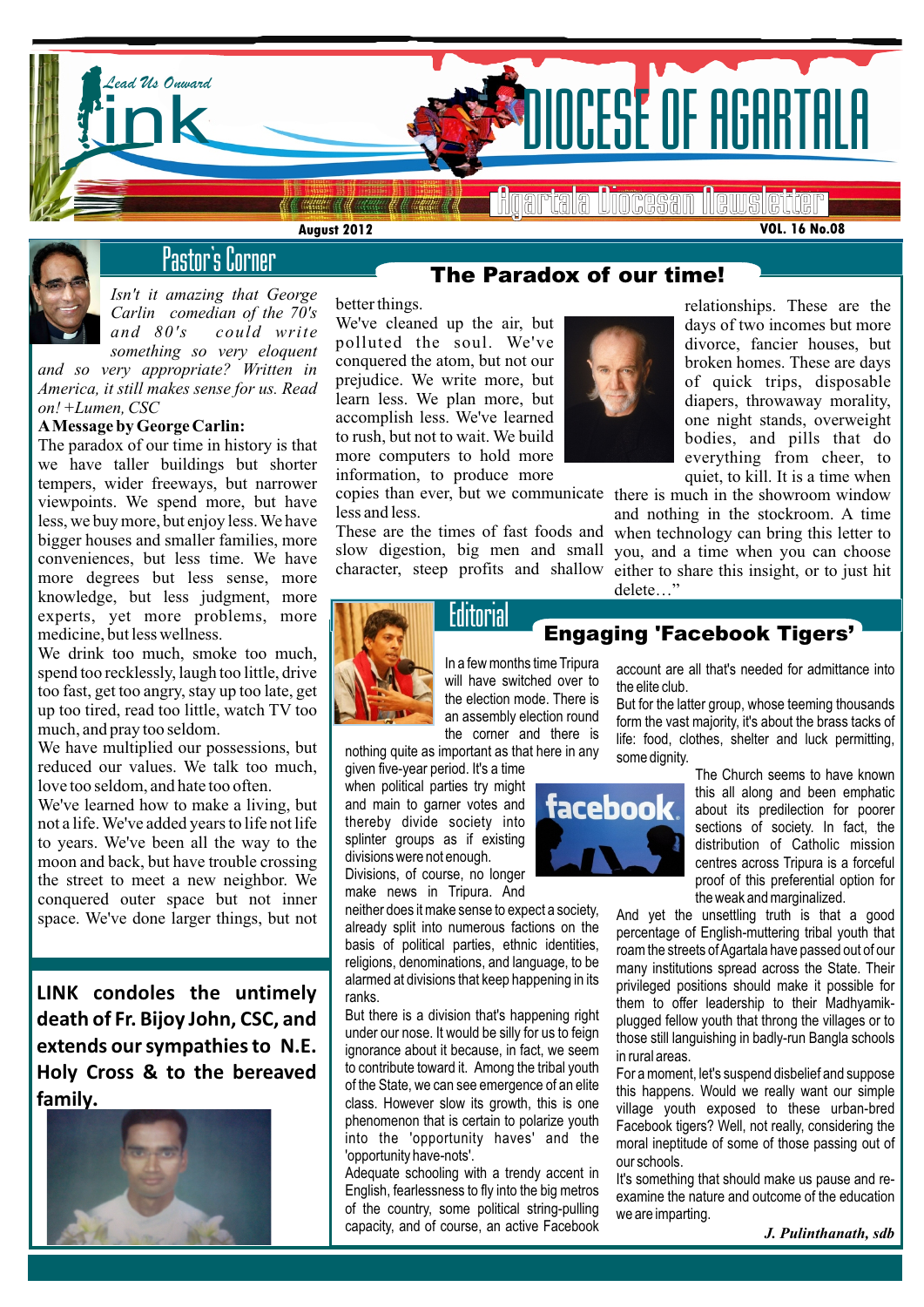#### **2**[2]

#### *Khumlwng Parish*

#### **Parish Feast amidst cultivation:**

The celebration began with 9 days of Novena in all the villages of the parish simultaneously. Though people are busy in cultivation yet they gathered in the village chapels every evening to pray through St. Alphonsa. A day of SCC Training and Women leadership in the family and the Church were given to the parishioners by Fr. Lancy CSC and Sr. Susheela SSpS respectively. We thank them for their valuable classes. On the Feast day



people came from all *m o t h a s* a n d participated in the c e l e bration. The Eucharist began with an entrance dance and the Bible procession.

Every village had a chance to make the intercessory prayers. The Eucharist was celebrated by Fr. Arun Minj SVD, while a thoughtprovoking homily on St. Alphonsa was given by Fr. John Bosco SVD. The felicitation program after the Eucharist was really colourful. We enjoyed the tribal dances of Kaipeng, Hrangkhwal, Jamatia and Debberma tribes. In addition there were the mind-blowing dances by children of at least 5 private hostels. The sense of unity in diversity through the Catholic Church prevailed throughout the celebration. We pray though the intercession of St. Alphonsa that we may remain faithful and committed. *Fr. Arun Minj SVD*

# *Kumarghat Parish*

### **Parish Feast**



St. Paul's Parish **Kumarghat** celebrated its patronal feast on  $2^{nd}$  of July2012. Fr. Homis John, csc, was the main

celebrant for the Holy Eucharist. People from different villages came in large number to grace the occasion and to receive blessings. After the Eucharist there was solemn procession arranged. The procession was followed by a cultural program with a rich variety of entertainment. Fr. Hormis in his key note address explained the brief history of the Parish and how this Parish has played a major role in spreading the gospel. The significant event of the day was the release of the Parish Census 2012. Fr. Thomas Pereira, csc, has done a mesmerizing work in collecting the Parish census. The census was released and the first copy was handed over to Fr. Hormis John Vicar General of the Diocese. People appreciated Fr. Thomas Pereira for his devoted work in. The feast day came to an end with a fellowship meal which was shared by over 600 people.

## **Women's farewell**

The Maria Sangha, (Women



Association) of the Parish gathered t o b i d adieu to members of women associatio

# News from the Parishes

n of Holy Cross Parish Bagbasa. It was indeed sentimental to bid farewell to their long companions. A day long program included prayer service, cultural show, presentation of accounts; and the day ended with a fellowship meal.



One day Seminar for the village leaders was c o n d u c t a t Kumarghat Parish. The leaders of the

different villages were present for program. The day included two sessions. Fr. Paul Puduserry, csc, in his first conference spoke on the leadership of St. Paul as an apostle of the gentiles .He explained how St. Paul played a role in spreading the church. The second session by Fr. Hormis John was on the sacraments and the role of the village leaders in sustaining the faith. He laid emphasis on the role of the village leaders in spreading the Word of God among the people.

*Fr. Agi Paul, csc*

### **Link congratulates:**



 **Fr. Heinz Kuluke, SVD, the new Superior General of the Congregation**

### **Archbishop Prakash**



**Malavarapu, the newly appointed Archbishop of the Archdiocese of Visakapatnam in Andhra Pradesh**

**Bishop Gerald Lobo, the first Bishop of the** 

Congratulations

**newly erected Diocese of Udupi in Karnataka**.



. **Pranab Mukkerjee, newly elected President of India**

"We are facing two wars: the war against poverty and the war against terrorism. Poverty must be eliminated from the dictionary of modern India".

**-Pranab Mukkerjee,** at the taking of Oath as the 13th President of India.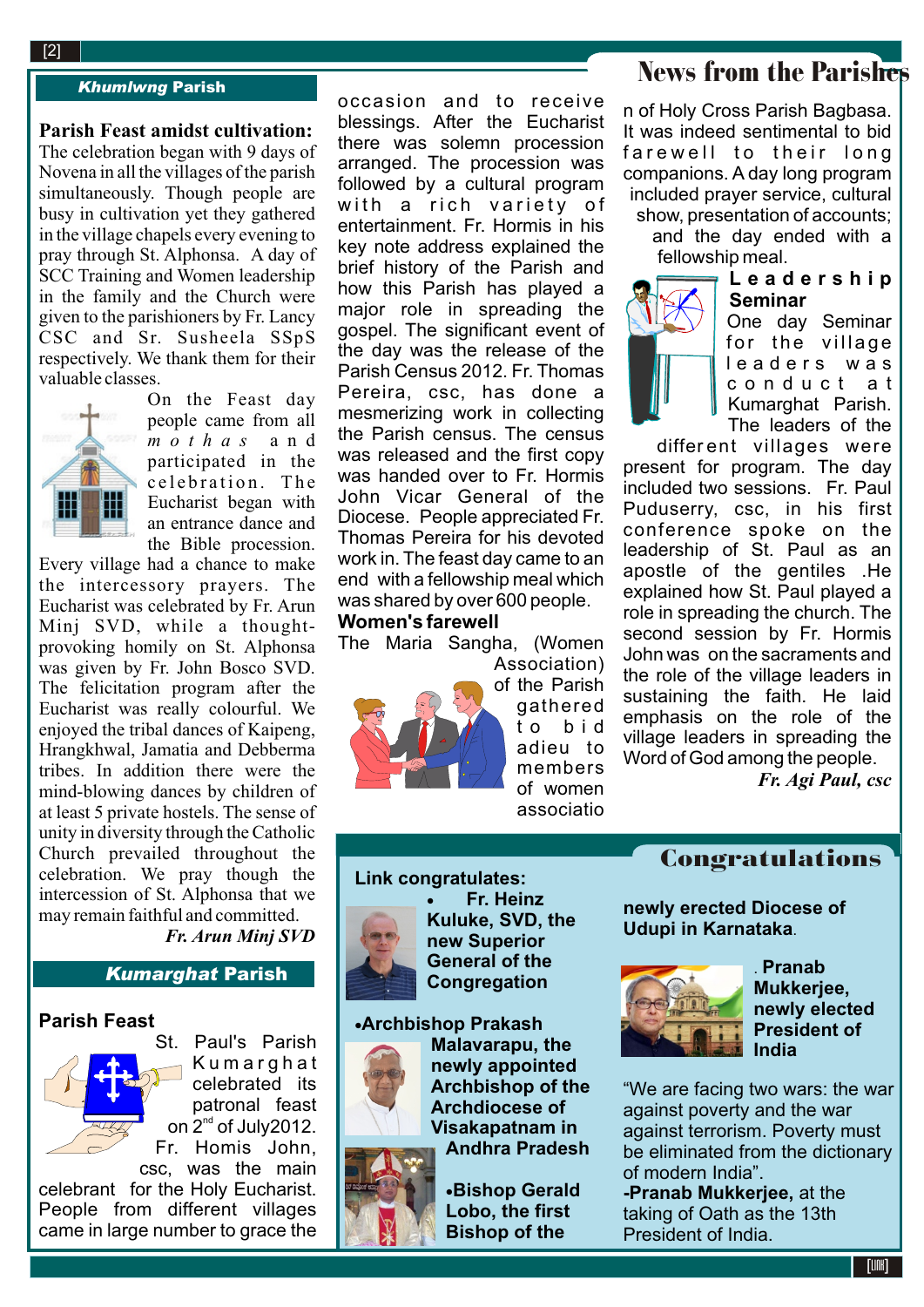# News from the JUST

**Health Awareness Program:**

e C 1 g a H 1 z c d<br>awareness program<br>on Health, Hygiene On  $14^{\text{th}}$  June 2012, JUST o r g a n i z e d on Health, Hygiene a n d H e r b a l remedies under IDEA project at Kulai Gondacherra

Para, Ambassa. Sr. Rose was the facilitator of the program. Mr. Vincent Debbarma, coordinator of the project attended the program. 25 participants attended the program. The topics included awareness on Health maintenance in a proper and

Hygienic way. Sr. Rose interacted with the people explaining them about diseases caused by unclean food systems. She also explained them about different types of fruits which contains vitamins and their benefit on our Health. All the people took active part in the

> program. *Vincent Debbarma*

**Water Testing**  On  $30<sup>th</sup>$  June,  $2012$ water quality testing was done by the trained Community Mobilizer under the guidance of the Project Coordinator at JUST Field Office, Naisingpara. Water from Block- H of Naisingpara was collected for the testing purpose which people used to drink every day without knowing the effect of it on the health. During the test it was found that the water contains a lot of iron which is not so good for drinking. The people were made aware of the same and asked them to boil or filter the water for drinking purpose.

*LilMohan Reang*

### **Two Indian laymen, Devasahayam Pillai and Puthenparampil Thommachan, placed on sainthood road**

In a historic move, Pope Benedict XVI put two Indian Catholic laymen on a



fast track to sainthood. The Pontiff recognized Devasahaya m Pillai, an 18th century H i n d u

convert to Catholicism in Tamil Nadu, as a martyr for faith and made him a venerable, the second stage in the Catholic Church's four-tier canonization process.

On the same day, the Pope named Puthenparampil Thommachan of neighboring Kerala State, as a Servant of God, the initial stage where Rome gives green signal to start the process.(*csforum*)

### **Congregation for the Doctrine of the Faith gets new Prefect**

Pope Benedict XVI has appointed German Archbishop Ludwig Mueller



to head the Vatican's powerful orthodoxy office. The 64-yearold will replace American Cardinal William Levada,

who retires from the helm of the Congregation of the Doctrine of the Faith after seven years in the job. The important office was previously held by Pope Benedict, then known as Cardinal Joseph Ratzinger, between 1981 and 2005.

(*UCAN-india*)

### **Indians involved in 'God particle' discovery**



Some Indian scientists and r e s e a r c h institutes were part of the discovery of a n e w s u b -

atomic particle that is crucial to understanding how the universe is built. The longsought particle, known as Higgs boson or God particle, is also partly named after an Indian scientist Satyendra Nath Bose. Bose, who studied at Presidency College, Calcutta, had worked with Albert Einstein in the 1920s and made discoveries that led to the most coveted prize in particle physics. The work done by Bose and Albert Einstein, later added to by Peter Higgs, led to this discovery. The Higgs boson or 'God particle' has been baffling scientists ever since Peter Higgs came out with the concept in 1964. (*Times of India)*

# News Briefs from all over

### **3 CHF Missionaries to Ghana laid to rest in India**



India has become the biggest mission sending country in world. The call of the Lord is strong enough to risk any difficulties in fulfilling their role.

The tragedy of Holy Family Sisters is to further energize the Congregation in their missionary drive. Among the 21 CHF missionary Sisters to Ghana to support the West African mission three were snatched in a road accident on June 22. The mortal remains of these three Sisters, Sr. Annie Elvina 67, Sr. Kripa Paul 36 and Sr. Dhanya 58 were brought to India on 29 June, 2012 in a specially arranged craft and placed at the Chapel of Holy Family Generalate Mannuthy, Kerala, where the Congregation's founder Blessed Mariam Theresa was buried. Cardinal George Alencherry led the funeral services. (*UCAN-India)*

### **Pope Visits Missionaries of the Divine Word**

On July 9 Pope Benedict XVI made a private visit to the "Ad Gentes Centre" of the Missionaries of the Divine Word, located in the village of Nemi, close to his summer

[3]